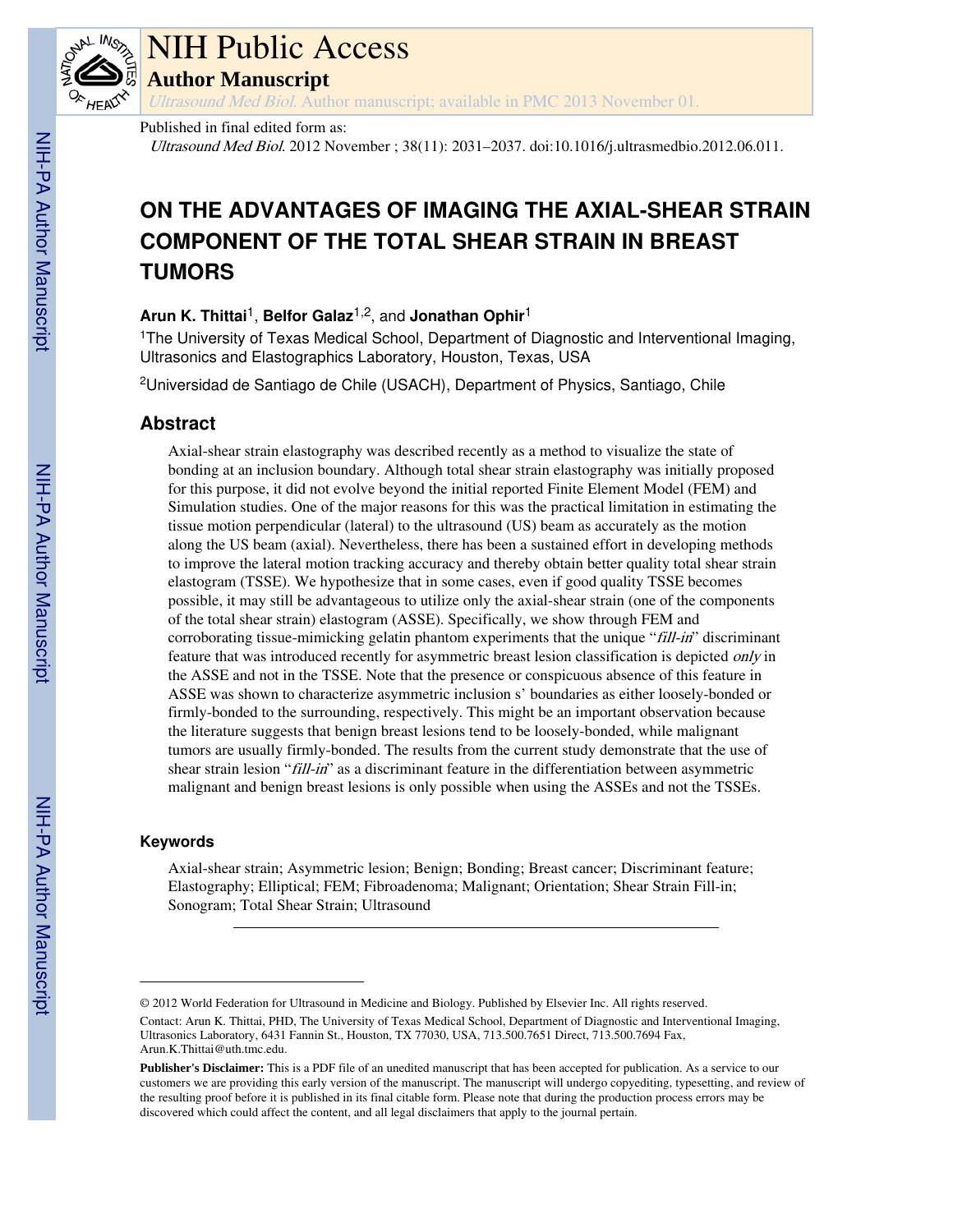## **INTRODUCTION**

Ultrasound (US) elastography (Ophir et al. 1991) is now a well-established technique, which has been incorporated into many commercial ultrasound scanners used in clinical practice. This technique involves acquiring US (RF/envelope) signals from an imaging plane in tissue before and after a small applied quasi-static compression and computing all the local axial displacements in the imaging plane. The gradients of these displacements are then used to generate a map of the local axial strains in the tissue. This strain map is referred to as an axial strain elastogram (Ophir et al. 1999).

Based on the axial strain elastograms alone, elastography has been shown to be helpful in a wide variety of clinical applications such as in detecting tumors in breast and prostate tissues (Céspedes et al. 1993; Garra et al. 1997; Hiltawski et al. 2001; Lorenz et al. 1999), monitoring HIFU therapy in the prostate (Souchon et al. 2003), thyroid tumor classification (Lyshchik et al. 2005; Bae et al. 2007), lymph node characterization (Săftoiu et al. 2006), monitoring thermal ablation (Kallel et al. 1999, Righetti et al. 1999; Bharat et al. 2005; Souchon et al. 2005), and in intravascular plaque characterization (de Korte et al. 2000). The utility of elastography for the reduction of the rate of unnecessary breast biopsies has recently been demonstrated by Regner et al. (2004), Svensson et al. (2005), Barr (2006) and Burnside et al. (2007). It is reasonable to assume that any additional independent mechanical tissue parameters that can be imaged with elastography may either improve current elastographic performance and / or find utility in newer applications.

We have shown that in addition to the axial strain, which is one of the strain tensors that describe the target deformation, it is feasible to image another strain tensor in the form of the axial-shear strain (Thitaikumar et al. 2007). We have demonstrated that the axial-shear strain distribution pattern around an inclusion is directly influenced by the bonding at the inclusion-background boundary using simulations, gelatin-phantom experiments, and breast lesions in vivo (Thitaikumar et al. 2007). Results from an initial study to evaluate the potential of axial-shear strain elastograms (ASSEs) to differentiate between fibroadenomas (reported to be loosely-bonded to their host tissue (cf. Fry 1951)) and cancers (reported to be firmly-bonded to the surrounding tissue (cf. Fry 1951)) in the breast have been very promising (Thitaikumar et al. 2008, 2011). The earlier work on ASSEs had assumed a simple, circularly-symmetric inclusions. More recent papers have corroborated our original reports on the utility of ASSE for breast lesion classification using this inclusion model (Xu et al. 2010, Varghese 2011).

Recently, we extended the simple circularly-symmetric inclusion model to a more general elliptical geometry with an arbitrary orientation with respect to the axis of compression. For ease of description, we will refer to this more general model as "asymmetric inclusion model". With this generalization, we have shown that finite, non-zero, interior axial-shear strains were present only in "loosely-bonded" asymmetric inclusions. This phenomenon was referred to as " $fill-in$ " (Galaz et al. 2009, Thittai et al. 2010)<sup>\*</sup>. The presence or absence of this "fill-in" was shown as a potential easily-recognizable feature that could distinguish benign fibroadenomas from malignant breast lesions (Thittai et al. 2010). Our original observation on the presence of "fill-in" only in the loosely-bonded, asymmetric inclusion model, and its conspicuous absence in the firmly-bonded asymmetric inclusion was independently corroborated and reported recently (figure 3 in Xu et al. 2011).

It should be noted that almost all of the work discussed in the preceding paragraph focuses on estimating and imaging the local distribution of **axial-shear strain** (the 1st term of

<sup>\*</sup>Please note that Thitaikumar and Thittai refer to the same author who had a name change recently.

Ultrasound Med Biol. Author manuscript; available in PMC 2013 November 01.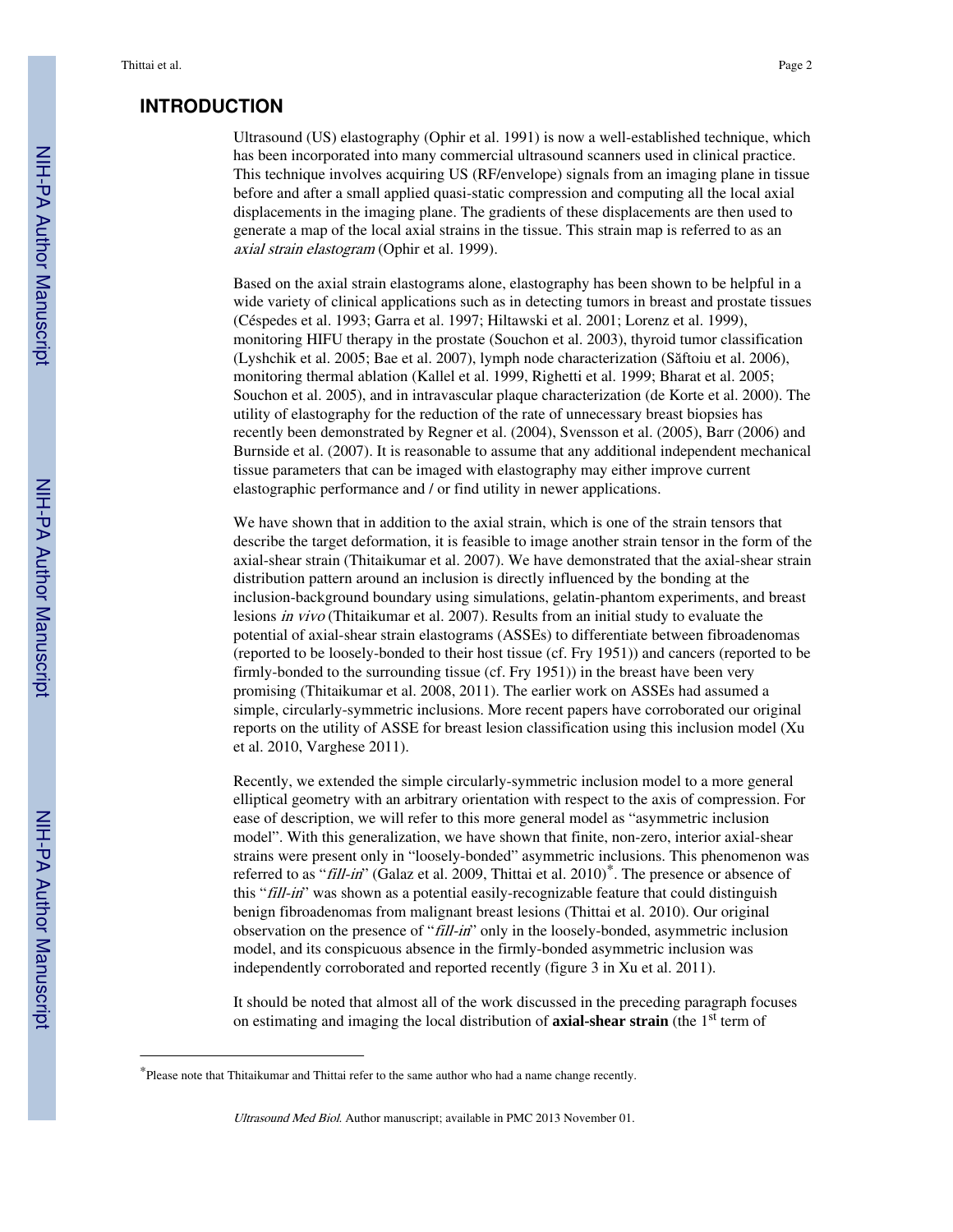equation 1 below) in an elastically inhomogeneous material. The total shear strain is defined as the sum of the axial- and lateral-shear strain components (both terms in eqn. 1), where  $(u,$  $\nu$ ) are the lateral and axial displacement components along the x- and y-axes, respectively (Timoshenko and Goodier 1970).

$$
\varepsilon_{x,y} = \frac{1}{2} \left( \frac{\partial v}{\partial x} + \frac{\partial u}{\partial y} \right) \quad (1)
$$

The ability to use the total shear strain  $(e_{x,y})$  for assessing the inclusion bonding properties was first shown through finite element simulation and US simulation studies more than a decade ago (Konofagou et al. 2000). Later, it was shown that using only the axial

component  $\left(\frac{1}{4x}\right)$  of the total shear strain had a practical advantage in terms of superior image quality (ThitaiKumar et al. 2005). This is due to the well-known US limitation that the estimation of motion along the direction of the US beam axis is significantly more precise than estimation of the motion across the US beam axis. Therefore, the relatively inferior

image quality of the lateral component estimate  $\sqrt{\partial y}$  was seen as the primary *practical* reason for developing ASSE (ThitaiKumar et al. 2006, 2007, 2007a, 2008, 2011, Chen et al., 2010, Garcia et al. 2011, Xu et al. 2010, Varghese 2011).

Moreover, we report in this paper that in certain cases it may be *necessary* to use the axial shear strain image for *fundamental* reasons. This is because important unambiguous features that are present in the shear strain components (axial- or lateral- component alone) may be completely absent in the total shear strain image. Specifically, we demonstrate below through simple Finite Element Modeling (FEM) and tissue-mimicking gelatin phantom experiments that the "*fill-in*" discriminant feature (Galaz et al. 2009, Thittai et al. 2010) can be imaged and utilized only by using the ASSE and not the total shear strain elastogram (TSSE).

In addition to the above demonstration, we also show in this paper that the inclusion "fill-in" that is visualized in ASSE can be interpreted effectively as an image of rotation, which is defined by Timoshenko and Goodier (1970) as

$$
\omega_{x,y}(\text{rotation}) = \frac{1}{2} \left( \frac{\partial v}{\partial x} - \frac{\partial u}{\partial y} \right) \tag{2}
$$

Note that unlike the total shear strain defined in Eq. 1, the difference between the two components defines the rotation.

## **MATERIALS AND METHODS**

#### **Finite Element Modeling**

A 2D plane strain model was built by using the finite-element modeling (FEM) software ANSYS<sup>®</sup> (Ansys Inc, Canonsburg, PA) in a manner similar to what was described in our previous papers (Galaz et al. 2009, Thitaikumar et al. 2007). Briefly, the geometry consisted of a single stiff elliptical inclusion embedded in a homogenous, softer background with overall dimensions of 40 mm by 40 mm. The centroid of the inclusion was placed at the center of lateral axis of symmetry and the long axis of the inclusion was oriented at 45° axially. The FEM phantom was meshed with quadrilateral elements of 8 nodes, 4 nodes at the corners of the quadrilateral and 1 more node at the mid-point of each side. These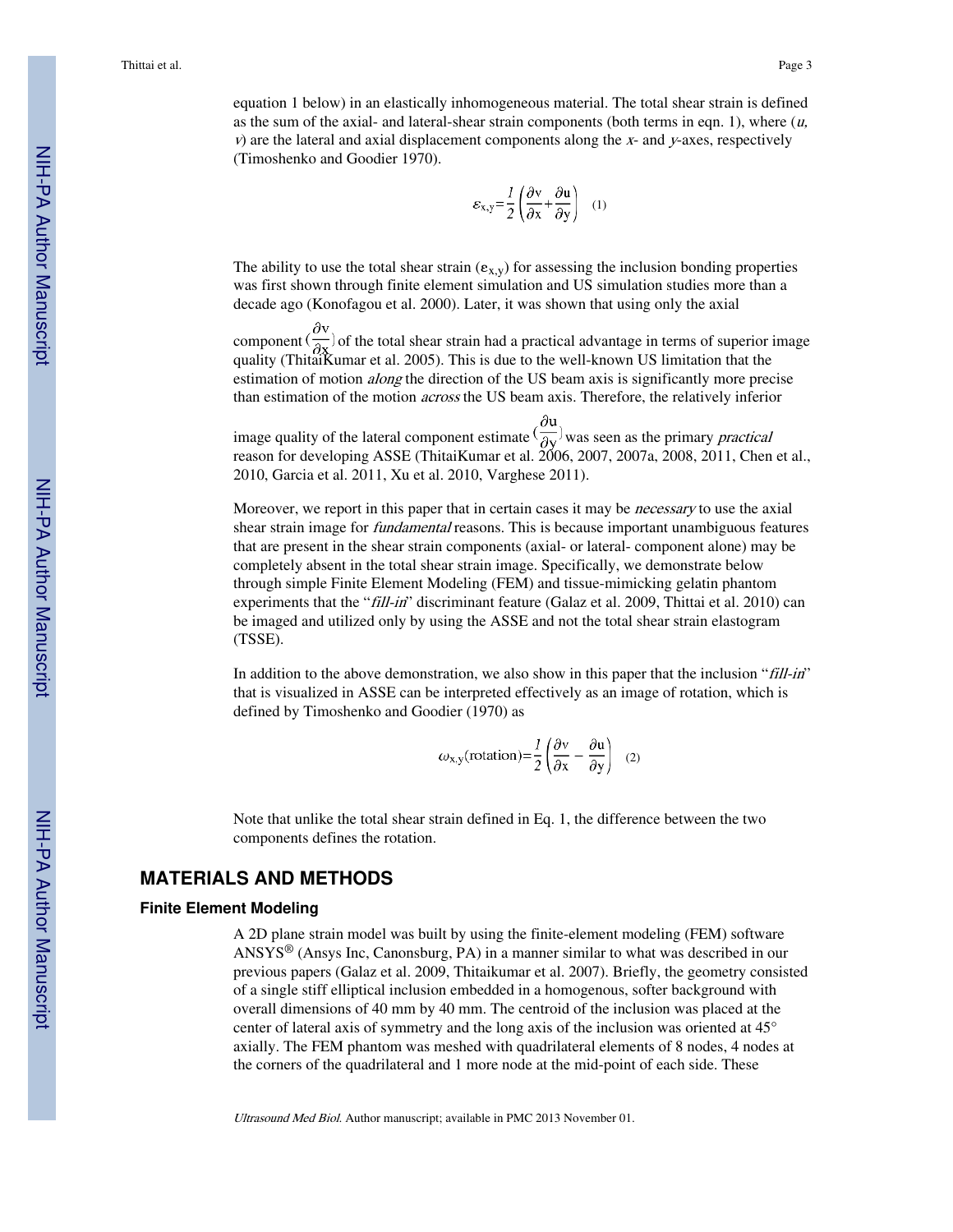elements are preferred for plane strain problems (Young and Budynas 2002). The Young's modulus values of the inclusion and background were set to of 42 kPa and 21 kPa, respectively. A constant Poisson's ratio value of 0.495 was set for the inclusion and the background materials to model essentially incompressible conditions.

By default, the degree of bonding at the inclusion-background boundary was modeled as being firmly-bonded by the FEM software. However, the FEM software allows the users to define contact elements and assign a coefficient of friction  $(\mu)$  at the inclusion-background boundary to simulate varying degrees of bonding (Thitaikumar et al. 2007). In that paper we showed that  $\mu$  values close to 0 simulate loosely-bonded boundary condition, whereas when  $\mu$  approaches 1 the strain patterns start to resemble that of firmly-bonded boundary condition. For the purposes of this study, we created a loosely-bonded inclusion by assigning  $\mu$ =0.01. The model was subjected to a uniaxial compressive strain of 1% by loading it from the top. The node at the axis of lateral symmetry at the bottom of the model was confined in the axial and lateral direction to avoid any rigid motion of the whole model. The pre- and post-compression node coordinate positions were saved and processed in  $MATLAB^{\circledR}$  (Mathworks, MA) to compute the axial-shear strain, lateral-shear strain, total shear strain and the rotation images.

#### **Phantom Experiment**

In order to corroborate the FEM predictions, we utilized previously-acquired experimental data from tissue mimicking phantom studies (Thittai et al. 2010). Specifically, we utilized the data obtained from an elastographic experiment performed on "Phantom 4" (Loosely bonded inclusion: phantom height=80 mm, width=80 mm,  $\theta \sim 45^{\circ}$ ). The readers are referred to the reference for detailed description of the phantom preparation and experimental set up.

#### **Data Acquisition**

A Sonix 500-RP (Ultrasonix Medical Corporation, BC, Canada) ultrasound scanner, with a 128-element linear array, 10-MHz center frequency was used for data acquisition. The radio-frequency (RF) sampling rate was 40 MHz. The transducer was attached to a compressor plate  $(80 \times 40 \text{ mm})$ , which was in turn attached to a precision computer-driven digital motion controller (Chandrasekhar et al. 2006). The phantom was submerged in water during imaging. The phantom was compressed from the top by a small amount that corresponded to an applied strain of 1%. Pre- and post-compression RF data sets were acquired from the phantom at 10 different planes along the elevational direction. The planes were separated by at least 3 mm (~elevational beamwidth) to obtain independent frames for subsequent averaging. The ASSEs, Lateral-shear strain elastograms (LSSE) and TSSEs were obtained from the experimental data using the algorithm described briefly below.

#### **Displacement tracking and ASSE, LSSE, and TSSE generation**

The displacement tracking algorithm consisted of a multilevel, coarse-to-fine, 2-D blockmatching scheme similar to those presented in the literature (Zhou and Hall 2002; Shi and Varghese 2007; Lopata et al. 2009). The principal difference was the use of the sum square difference (SSD) similarity measure in the coarse level on the envelope of the signal, followed by the cross-correlation (CC) measure on the RF signal in the fine level around the SSD-tracked coarse displacement region. This algorithm was described along with a flow chart in Thittai et al. (2010). Readers are referred to that paper for a detailed description. After obtaining the axial displacement using the 2-D tracking method, the ASSE was generated by extending the staggered strain estimation originally proposed by Srinivasan et al. (2002) for axial strain estimation. In the extended version, the axial displacements are staggered along the lateral direction to estimate the axial–shear strain (ThitaiKumar et al.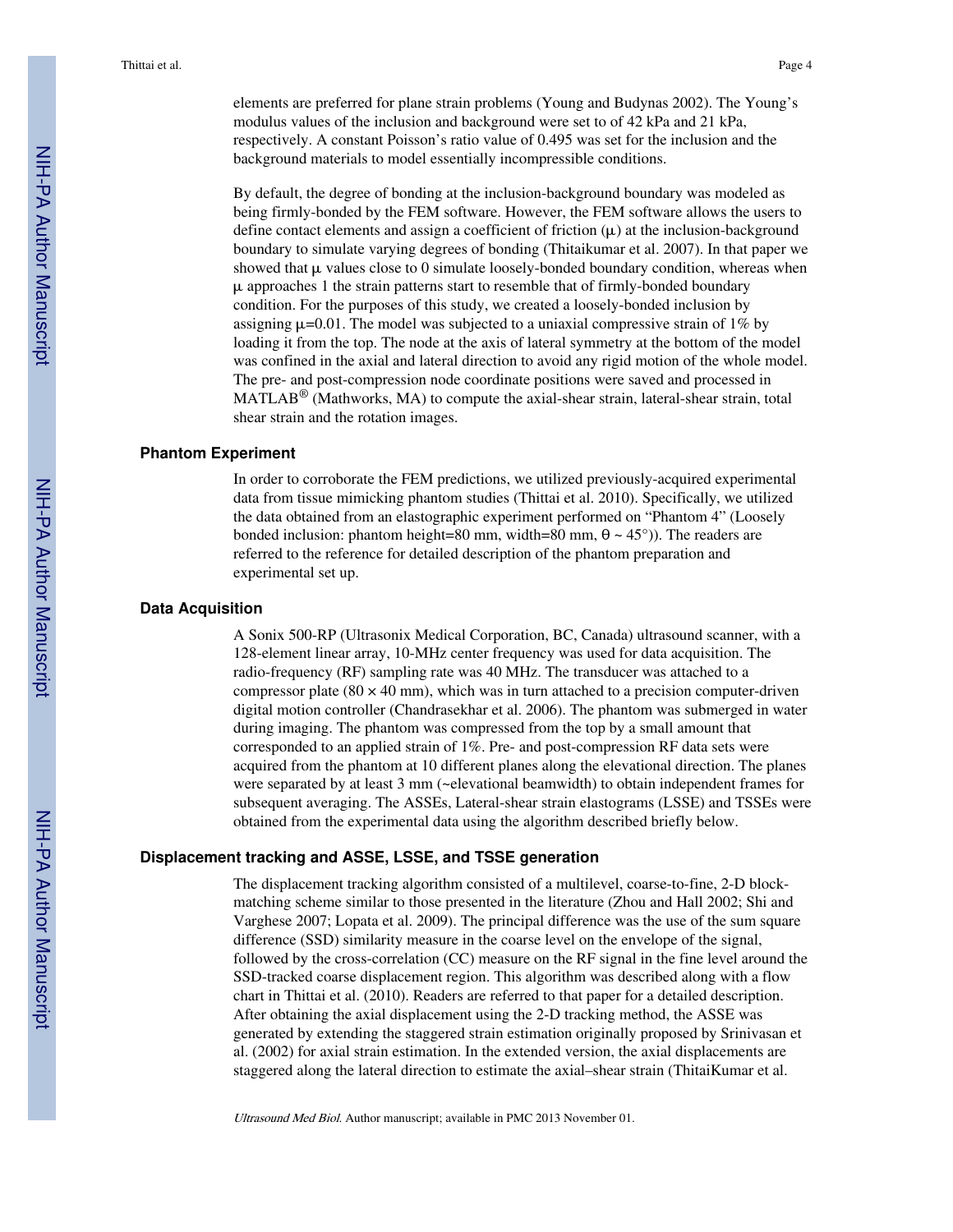2007). Similarly, the LSSE was generated by staggering the lateral displacements along the axial direction. The total SSE was obtained as the sum ASSE and LSSE and scaled by a factor of ½ (see Eqn. 1). The rotation elastogram was obtained using Eqn 2.

## **RESULTS**

#### **FEM**

Figure 1 compares the images of the axial- and lateral- components of the total shear strain as predicted by the FEM. The total shear strain obtained as half the sum of these two components is also shown. Note that finite, non-zero axial- and lateral- shear strains, referred to previously as "fill-in", are visible inside the inclusion in the axial-shear strain and lateral-shear strain images, respectively. Interestingly, the opposite polarities of the two components cancel each other out such that there is no observable "*fill-in*" in the total shear strain image. As opposed to the total shear strain image, the axial- and lateral-shear strains reinforce each other to yield finite non-zero values inside the rotation image. It is easy to observe that the rotation image resembles the axial-shear strain image with only very slight differences in the strain pattern outside the inclusion. Also, note the presence of a thin ring of high strain values along the inclusion boundary in all cases.

#### **Phantom experiments**

Figure 2 compares the ASSE, LSSE and TSSE obtained from the phantom experiment. As expected, observe that the LSSE is of appreciably inferior image quality compared to the ASSE. However, despite this limitation, "fill-in" can be visualized only in the ASSE and the LSSE and is essentially absent in the TSSE, as predicted by the FEM results. Also, note that the rotation elastogram has finite values inside the inclusion and resembles the ASSE although it is visibly much noisier.

Apart from the "fill-in" effect, we also observe the presence of a thin, high-contrast axialshear and lateral-shear strain zone that has opposite polarity of that of the values inside the inclusion in the experimental elastograms. This is in part due to the finite resolution effects of the ultrasound system and partly due to a physical separation (a thin gap of finite dimension) that exists between the inclusion and background which is created during the manufacture of loosely-bonded condition. These reasons are similar to those that were thoroughly investigated and reported earlier (ThitaiKumar et al. 2007).

## **DISCUSSION**

It is clear from the results that in the case of loosely-bonded asymmetric inclusions the "fillin" feature is present only in the images of the axial-and lateral- component of the shear strain and not in the total shear strain image. This is an important observation as it suggests that in some clinical cases where observing the "fill-in" is important for tumor classification, imaging only one of the components may be fundamentally advantageous to imaging the total shear strain. Additionally, given that the axial-shear strain is of superior image quality compared to the lateral-component (see Fig 2), the results from this paper demonstrate the advantage of using only the ASSE compared to LSSE or TSSE.

Moreover, the images of rotation shown (figure 1d and 2d) add a very interesting interpretation of the "fill-in" observed in the ASSEs. It is clear from figure 1c and 2c that the

total shear strain inside the inclusion is zero and therefore Eqn. 1 yields  $\frac{\partial v}{\partial x} = -\frac{\partial u}{\partial y}$ . Using this relationship in Eqn. 2 it becomes clear that  $w_{x,y}$  (rotation)= $\frac{\partial v}{\partial x}$ , which is the axial-shear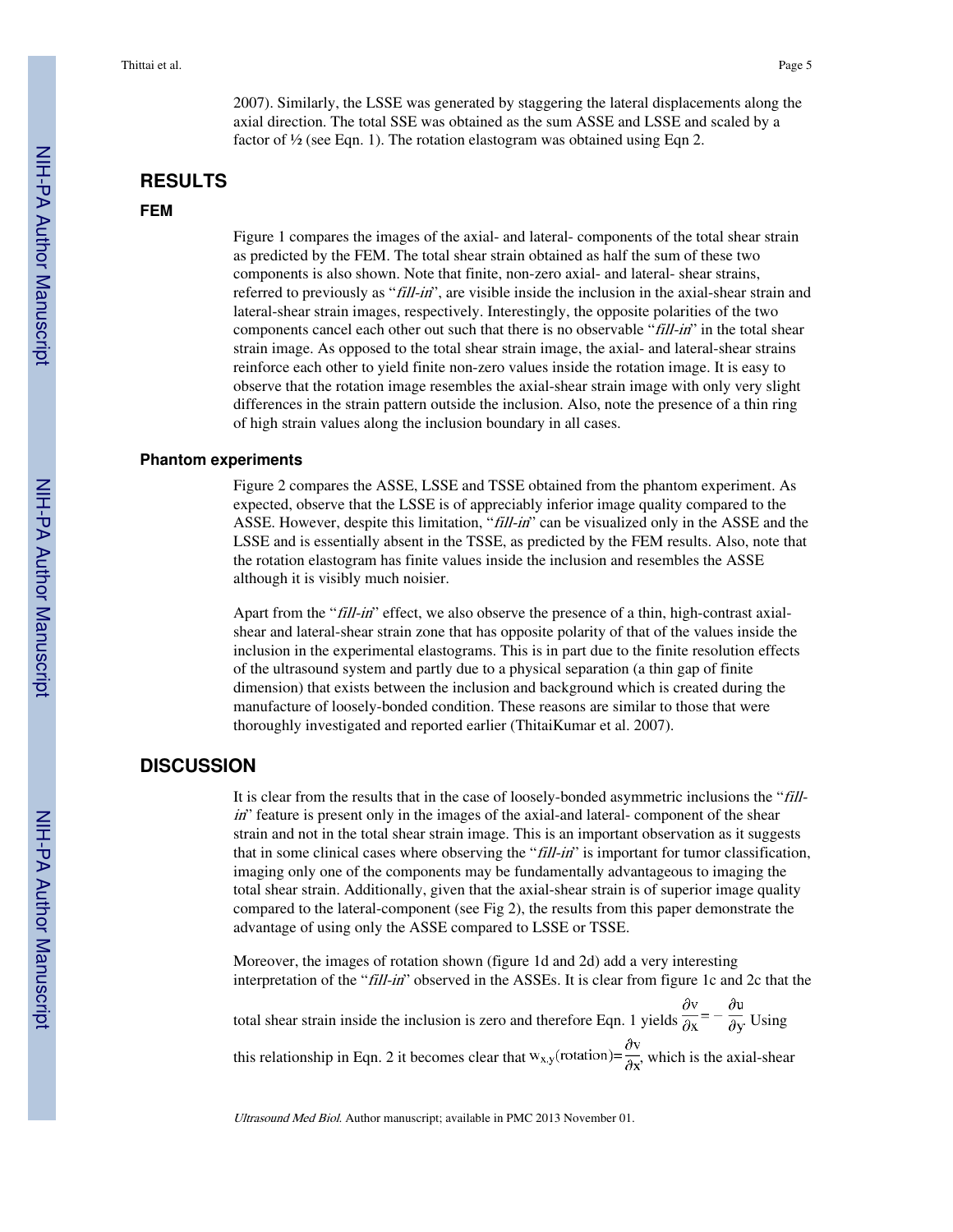strain component. In other words, it can be said that it is the rotation and not the total shear strain which has useful information about whether the inclusion is bonded or not. This makes intuitive sense, i.e., a bonded lesion cannot rotate, nor would a loosely-bonded symmetric lesion. Only loosely-bonded asymmetric lesion would rotate. ASSE essentially provides this information, but is much superior in image quality compared to rotation image that is nosier due to computation involving the lateral-shear strain component.

There has been a sustained effort to develop algorithms to improve the quality of lateraldisplacement motion tracking for elastography over the years (cf. Konofagou et al. 1998, Tanter et al. 2002, Techavipoo et al. 2004, Jiang and Hall 2010). The interest has been to obtain better quality lateral displacement estimates that will in turn result in better quality estimates of lateral-shear strain and thereby total shear strain (cf. Konofagou et al. 1998, 2000, Techavipoo et al. 2004, Jiang and Hall 2010). In a recent report, Xu et al. (2011) compare the ASSE and TSSE (which is referred to as full-shear strain in their paper) through FEM and phantom experiments. They corroborate our previous findings that unique "fill-in" feature in ASSE is present only for loosely-bonded, non-normally oriented (w.r.t axis of compression), elliptical inclusion and not for firmly-bonded inclusion (see Figure 3 in Xu. et al. 2011). However, one may notice that the ASSE and TSSE reported in Xu et al (2011) look almost identical. Also, the total-shear strain pattern shown in figure 3 in Xu et al.  $(2011)$  for firmly-bonded inclusion at normal orientation  $(0^{\circ})$  is different from the totalshear strain image published by the same group previously (figure 7 in Rao et al. 2007) and others (figure 2.2 in ThitaiKumar 2007), although it was for circular inclusions.

While it is important to sustain efforts in the above direction, this paper shows that there are cases where utilizing only one component may offer unique benefits. Specifically, the results from the current study demonstrate that the use of "fill-in" as a feature in the identifying inclusion boundary condition as either loosely-bonded or firmly-bonded is possible using only the ASSEs and not the TSSEs. This is an important observation because the literature suggests that benign breast lesions tend to be loosely-bonded, while malignant tumors are usually firmly-bonded (Fornage et al. 1984).

## **CONCLUSIONS**

In this paper, we have shown using an FEM and tissue-mimicking gelatin phantom experiments that the dramatic occurrence of *fill-in* is observable only in the ASSE and not in the total shear strain image. The results confirm that not only it is advantageous to use ASSE, which is one of the components of total shear strain, but it may be the *only* quality image that can exploit the 'presence' or 'absence' of fill-in to assess the bonding conditions of asymmetric inclusions.

#### **Acknowledgments**

This work was supported in part by NIH grant R21-CA135580-01 and by the John S. Dunn foundation. The authors would like to thank the anonymous reviewers for their valuable comments and suggestions that improved the paper.

## **REFERENCES**

- Bae U, Dighe M, Dubinsky T, Minoshima S, Shamdasani V, Kim Y. Ultrasound thyroid elastography using carotid artery pulsation: preliminary study. J Ultrasound Med. 2007; 26:797–805. [PubMed: 17526611]
- Barr, RG. Clinical applications of a real time elastography technique in breast imaging; Proc 5th Int Conf Ultrasonic Measurement and Imaging of Tissue Elasticity; 2006. p. 112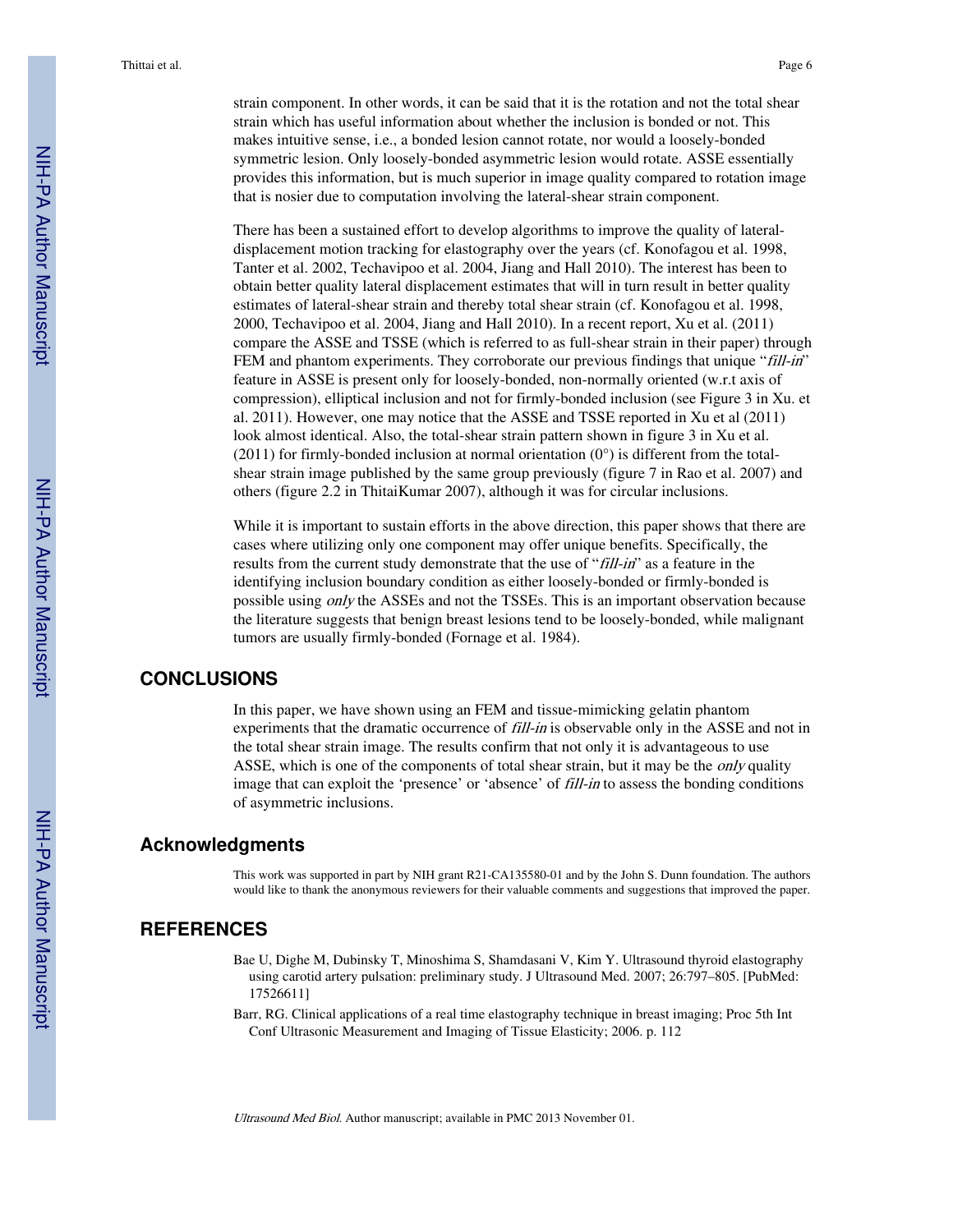- Bharat S, Techavipoo U, Kiss M, Liu W, Varghese T. Monitoring stiffness changes in lesions after radiofrequency ablation at different temperatures and durations of ablation. Ultrasound Med Biol. 2005; 31:415–422. [PubMed: 15749565]
- Burnside ES, Hall TJ, Sommer AM, Hesley GK, Sisney GA, Svensson WE, Fine JP, Jiang J, Hangiandreou NJ. Differentiating benign from malignant solid breast masses with US strain imaging. Radiology. 2007; 245(2):401–410. [PubMed: 17940302]
- Céspedes I, Ophir J, Ponnekanti H, Maklad N. Elastography: elasticity imaging using ultrasound with application to muscle and breast in vivo. Ultrasonic imaging. 1993; 15:73-88. [PubMed: 8346612]
- de Korte C, Pasterkamp G, van der Steen AFW, Woutman HA, Bom N. Characterization of plaque components with intravascular ultrasound elastography in human femoral and coronary arteries in vitro. Circulation. 2000; 102:617–623. [PubMed: 10931800]
- Fornage BD, Lorigan JG, Andry E. Fibroadenoma of the breast: Sonographic appearance. Radiology. 1989; 172:671–675. [PubMed: 2549564]
- Fry KE. Benign lesions of the breast. CA Cancer J Clin. 1951; 4:160–161.
- Galaz, B.; ThitaiKumar, A.; Ophir, J. Axial-shear strain distributions in an elliptical inclusion model (part I): A simulation study. Proc of the 8th International Conference on Ultrasonic Measurement of Imaging of Tissue Elasticity; Vlissingen, Zeeland, Netherlands. 2009. p. 99
- Garcia, L.; Bamber, JC.; Fromageau, J.; Uff, C. Can ultrasound elastography differentiate between a thin layer of soft tissue and slippery boundary?. Proc. of the 10th International Conference on Ultrasonic Measurement of Imaging of Tissue Elasticity; Arlington, Texas, USA. 2011. p. 78
- Garra BS, Céspedes I, Ophir J, Spratt SR, Zuurbier RA. Elastography of breast lesions: initial clinical results. Radiology. 1997; 202:79–86. [PubMed: 8988195]
- Hiltawski KK, Kruger M, Starke C, Heuser L, Ermert H, Jensen A. Freehand ultrasound elastography of breast lesions: Clinical results. Ultras Med Biol. 2001; 27(11):1461–1469.
- Jiang, J.; Hall, TJ. A coupled speckle tracking algorithm for elasticity imaging: initial in vivo experience. Proc. of the 9th International Conference on Ultrasonic Measurement of Imaging of Tissue Elasticity, Snow Bird; Utah, USA. 2010. p. 74
- Kallel F, Stafford RJ, Price RE, Righetti R, Ophir J, Hazle JD. The Feasibility of Elastographic Visualization of HIFU-Induced Thermal Lesions in Soft-Tissue. Ultras. Med. and Biol. 1999; 25(4):641–647.
- Konofagou EE, Ophir J. A new elastographic method for estimation and imaging of lateral displacements, lateral strains, corrected axial strains and Poisson's ratio in tissues. Ultrasound in Med Biol. 1998; 24(8):1183–1199. [PubMed: 9833588]
- Konofagou EE, Harrigan T, Ophir J. Shear strain estimation and lesion mobility assessment in elastography. Ultrasonics. 2000; 38:400–404. [PubMed: 10829696]
- Lopata RGP, Nillesen MM, Hansen HHG, Gerrits IH, Thijssen JM, De Korte CL. Performance evaluation of methods for two-dimensional displacement and strain estimation using ultrasound radio frequency data. Ultrasound Med Biol. 2009; 35:1580–1591.
- Lorenz A, Sommerfeld HJ, Schurmann MG, Philippous S, Senge T, Ermert H. A new system for the acquisition of ultrasonic multicompression strain images of the human prostate in vivo. IEEE Trans Ultrason Ferroelec Freq Cont. 1999; 46(5):1147–1154.
- Chen L, Housden RJ, Treece GM, Gee AH, Prager RW. A Normalization Method for Axial- Shear Strain Elastography. IEEE Trans Ultrason Ferroelec Freq Cont. 2012; 57(12):2833–2838.
- Lyshchik A, Higashi T, Asato R, Tanaka S, Ito J, Mai JJ, Pellot-Barakat C, Insana MF, Brill AB, Saga T, Hiraoka M, Togashi K. Thyroid gland tumor diagnosis at US elastography. Radiology. 2005; 237:202–211. [PubMed: 16118150]
- Ophir J, Alam SK, Garra BS, Kallel F, Konofagou EE, Krouskop TA, Varghese T. Elastography: Ultrasonic Estimation and Imaging of Elastic Properties of Tissues. Proc Instn Mech Engrs. (UK). 1999; 213(H3):203–233.
- Ophir J, Céspedes I, Ponnekanti H, Yazdi Y, Li X. Elastography: a method for imaging the elasticity of biological tissues. Ultrasonic Imaging. 1991; 13(2):11–13.
- Rao M, Chen Q, Shi H, Varghese T, Madsen EL, Zagzebski JA, Wilson TA. Normal and shear strain estimation using beam steering on linear-array transducers. Ultrasound Med. Biol. 2007; 33:57– 66. [PubMed: 17189047]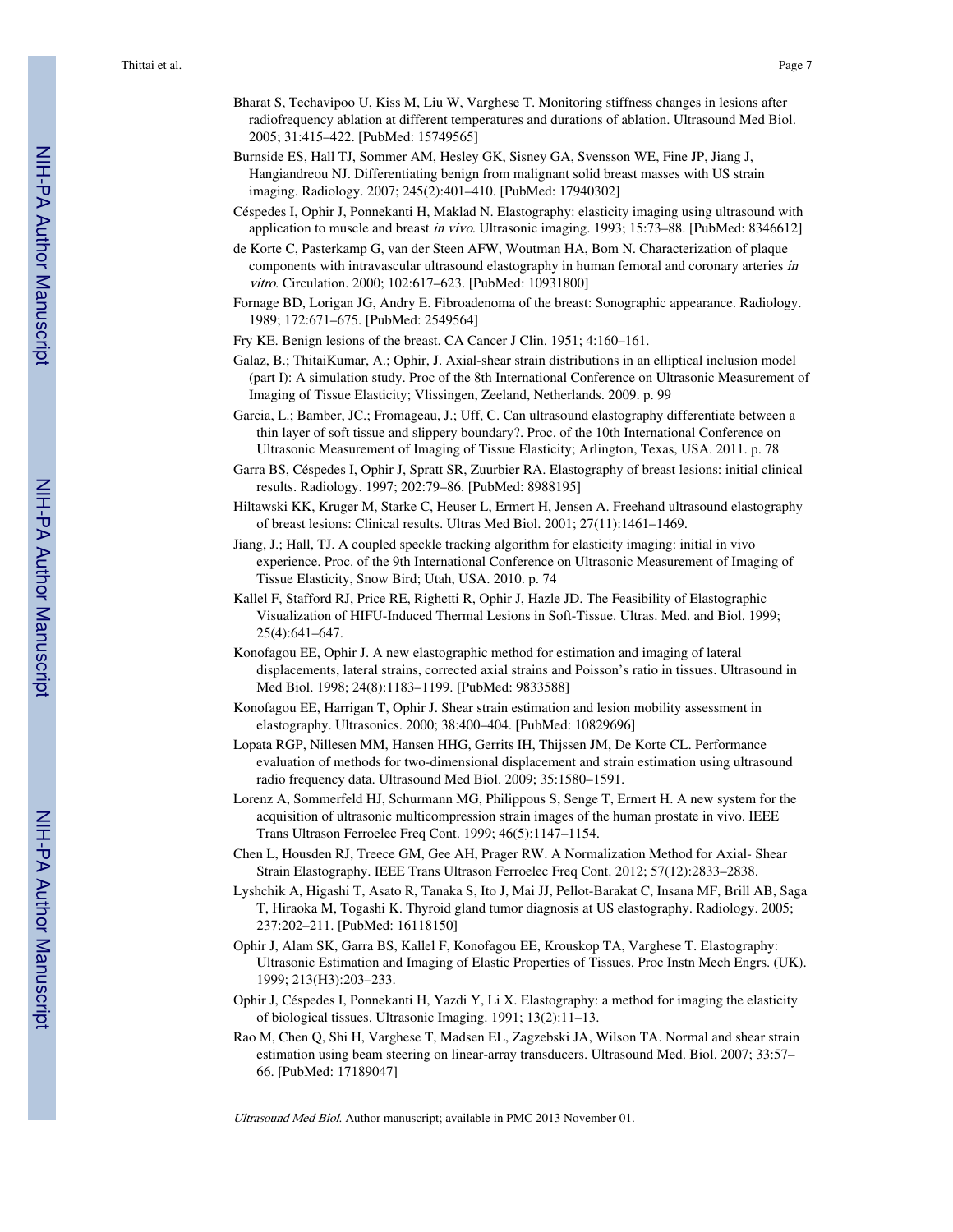- Regner DM, Hesley GK, Hangiandreou NJ, Morton MJ, Nordland MR, Meixner DD, Hall TJ, Farrell MA, Mandrekar JN, Harsmen SW, Charboneau JW. Breast lesions: evaluation with US strain imaging—clinical experience of multiple observers. Radiology. 2006; 238:425–437. [PubMed: 16436810]
- Righetti R, Kallel F, Stafford RJ, Price RE, Krouskop TA, Hazle JD, Ophir J. Elastographic Characterization of HIFU-induced lesions in canine livers. Ultras Med Biol. 1999; 25(7):1099– 1113.
- Săftoiu A, Vilmann P, Hassan H, Gorunescu F. Analysis of endoscopic ultrasound elastography used for characterisation and differentiation of benign and malignant lymph nodes. Ultras Med. 2006; 27(6):535–542.
- Shi H, Varghese T. Two-dimensional multi-level strain estimation for discontinuous tissue. Phys Med Biol. 2007; 52:389–401. [PubMed: 17202622]
- Souchon R, Bouchoux G, Maciejko E, Lafon C, Cathignol D, Bertrand M, Chapelon J. Monitoring the formation of thermal lesions with heat-induced echo-strain imaging: a feasibility study. Ultrasound Med Biol. 2005; 31:251–259. [PubMed: 15708465]
- Srinivasan S, Ophir J, Alam SK. Elastographic imaging using staggered strain estimates. Ultrasonic Imaging. 2002; 25:229–245. [PubMed: 12665239]
- Svensson, WE.; Amiras, D.; Shousha, S.; Rattansingh, A.; Chopra, D.; Sinnett, HD.; Hall, TJ.; Zhu, Y.; Malin, J.; Lowery, C. Elasticity imaging of 67 cancers and 167 benign breast lesions shows that it could halve biopsy rates of benign lesions; Proc 4th Int Conf Ultrasonic Measurement and Imaging of Tissue Elasticity; 2005. p. 87
- Tanter M, Bercoff J, Sandrin L, Fink M. Ultrafast Compound Imaging for 2-D Motion Vector Estimation: Application to Transient Elastography. IEEE Trans. Ultras. Ferro. and Freq. Cont. 2002; 49(10):1363–1374.
- Techavipoo U, Varghese T, Zagzebski JA, Chen Q, Liu W. Semiautomated thermal lesion segmentation for three-dimensional elastographic imaging. Ultrasound Med. Biol. 2004; 30:655– 664. [PubMed: 15183232]
- ThitaiKumar A, Krouskop TA, Garra BS, Ophir J. Visualization of bonding at an inclusion boundary using axial-shear strain elastography: A feasibility study. Phys Med Biol. 2007; 52:2615–2633. [PubMed: 17440256]
- Thitalkumar A, Krouskop T, Ophir J. Signal-to-noise ratio, contrast-to-noise ratio, and their tradeoffs with resolution in axial-shear strain elastography. Phys. Med. Biol. 2007a; 52:13–28. [PubMed: 17183125]
- Thitaikumar A, Mobbs LM, Kraemer-Chant CM, Garra BS, Ophir J. Breast tumor classification using axial shear strain elastography: a feasibility study. Phys Med Biol. 2008; 53:4809–4823. [PubMed: 18701768]
- Thitaikumar A, Righetti R, Krouskop TA, Ophir J. Resolution of axial shear strain elastography. Phys Med Biol. 2006; 51:5245–5257. [PubMed: 17019036]
- ThitaiKumar A, Ophir J, Krouskop TA. Noise performance and signal-to-noise ratio of shear strain elastograms. Ultrasonic imaging. 2005; 27:145–165. [PubMed: 16550705]
- Thittai AK, Yamal J, Mobbs LM, Kraemer-Chant CM, Chekuri S, Garra BS, Ophir J. Axialshear strain elastography for breast lesion classification: Further in vivo results from retrospective data, Ultras. Med and Biol. 2011; 37(2):189–197.
- Thittai AK, Galaz B, Ophir J. Axial-shear strain distributions in an elliptical inclusion model: Experimental validation and *in vivo* examples with implications to breast tumor classification, Ultras. Med. Biol. 2010; 36(5):1–7.
- Timoshenko, SP.; Goodier, JN. Theory of Elasticity. New York: McGraw-Hill; 1970. p. 8-11.
- Varghese T. Erratum: Ultras. Med. Biol. 2011; 37(10):1743.
- Xu H, Varghese T, Madsen EL. Analysis of shear strain imaging for classifying breast masses: finite element and phantom results. Med Phys. 2011; 38(11):6119–6127. [PubMed: 22047376]
- Xu H, Rao M, Varghese T, Sommer A, Baker S, Hall TJ, Sisney GA, Burnside ES. Axialshear strain imaging for differentiating benign and malignant breast masses. Ultras. Med. Biol. 2010; 36:1813– 1824.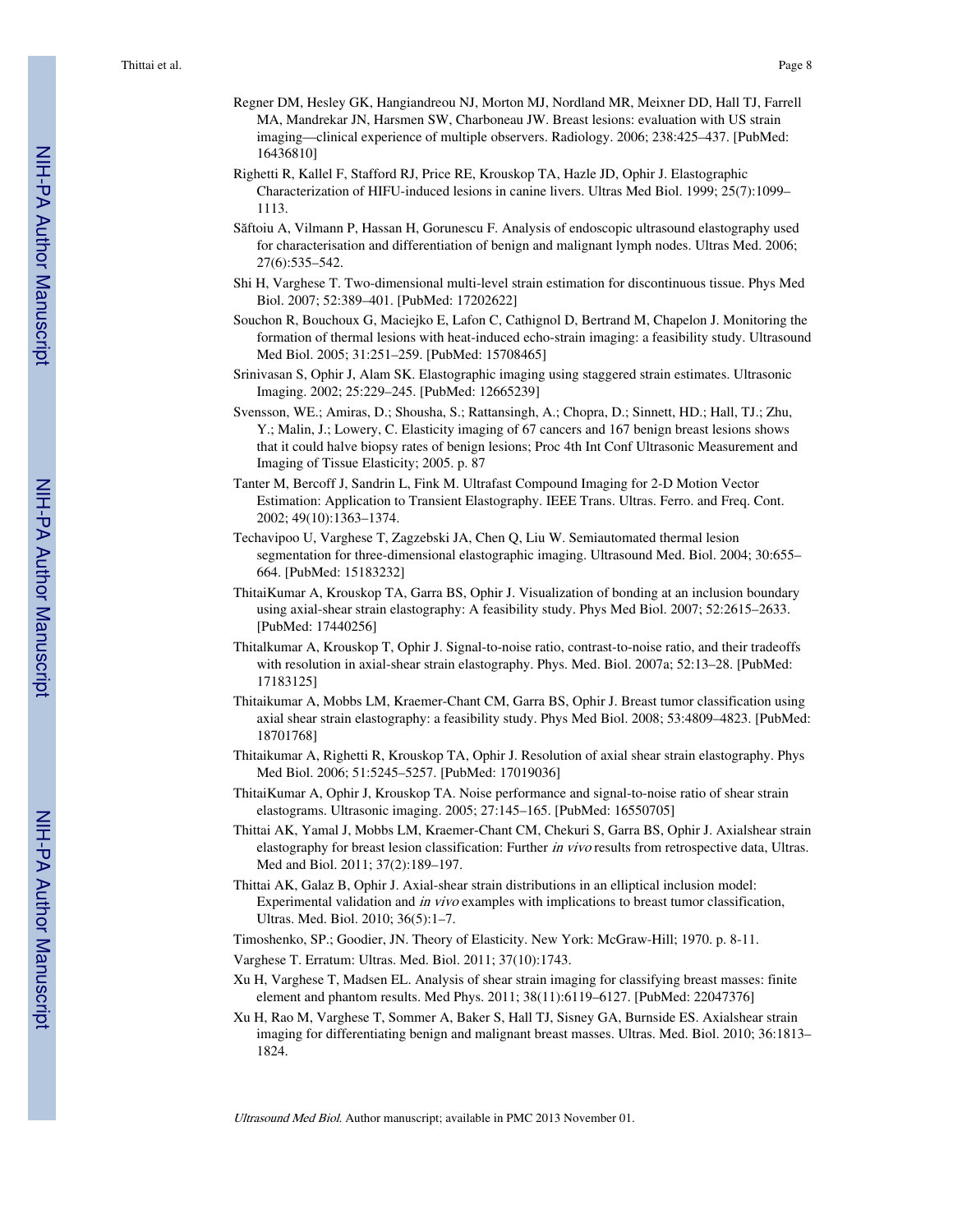Young, WC.; Budynas, RG. Roark's Formulas for Stress and Strain. New York: McGraw-Hill; 2002. p. 76

Zhu Y, Hall TJ. A modified block matching method for real-time freehand strain imaging. Ultrasonic Imaging. 2002; 24:161–176. [PubMed: 12503771]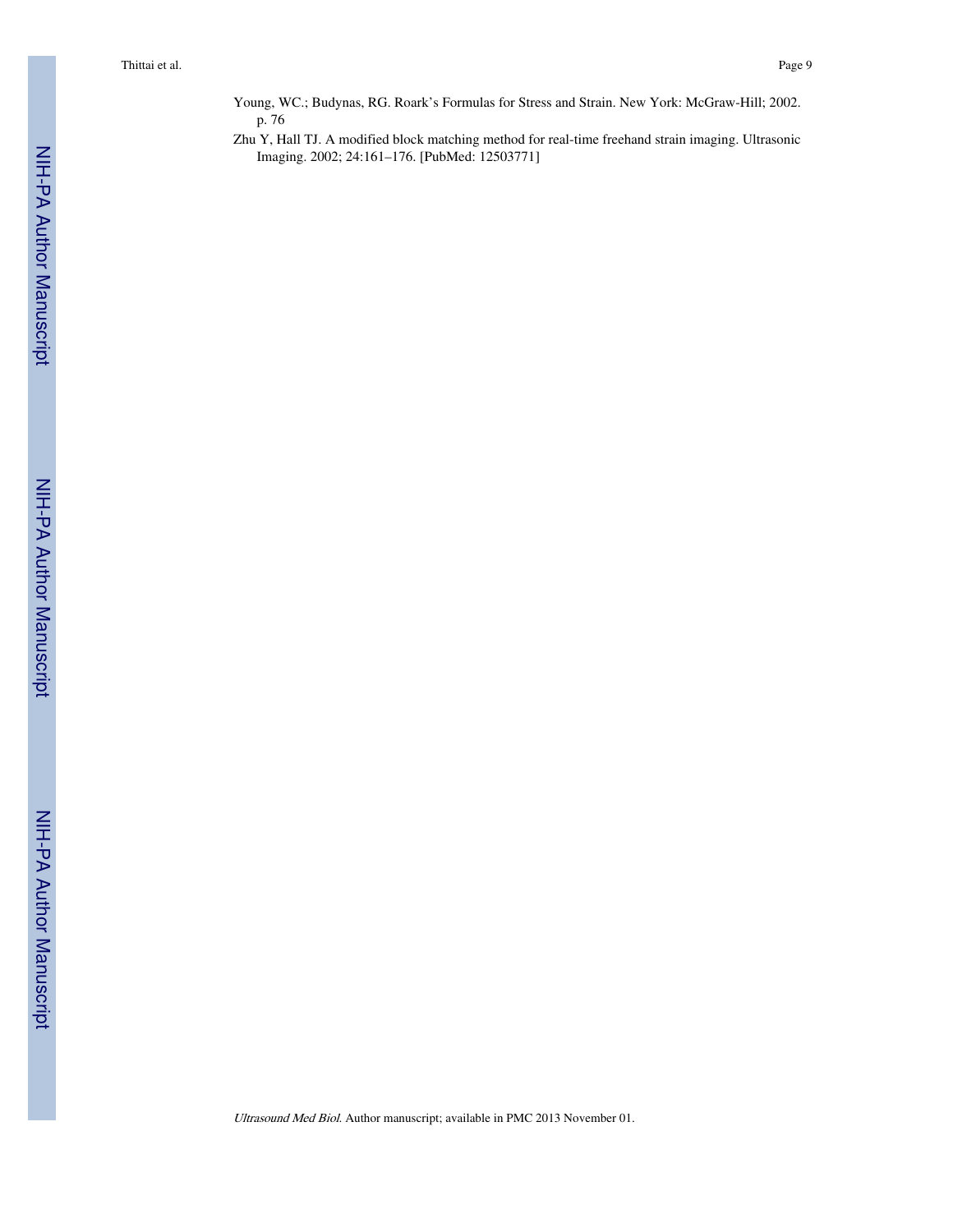Thittai et al. Page 10



#### **Figure 1.**

FEM predictions of (a) Axial-shear strain (b) Lateral-shear strain (c) total shear strain images and (d) Rotation image. Note constant color bar for all three images. The red and the blue color encode the directional polarity of axial-shear strain (blue-negative, red-positive).